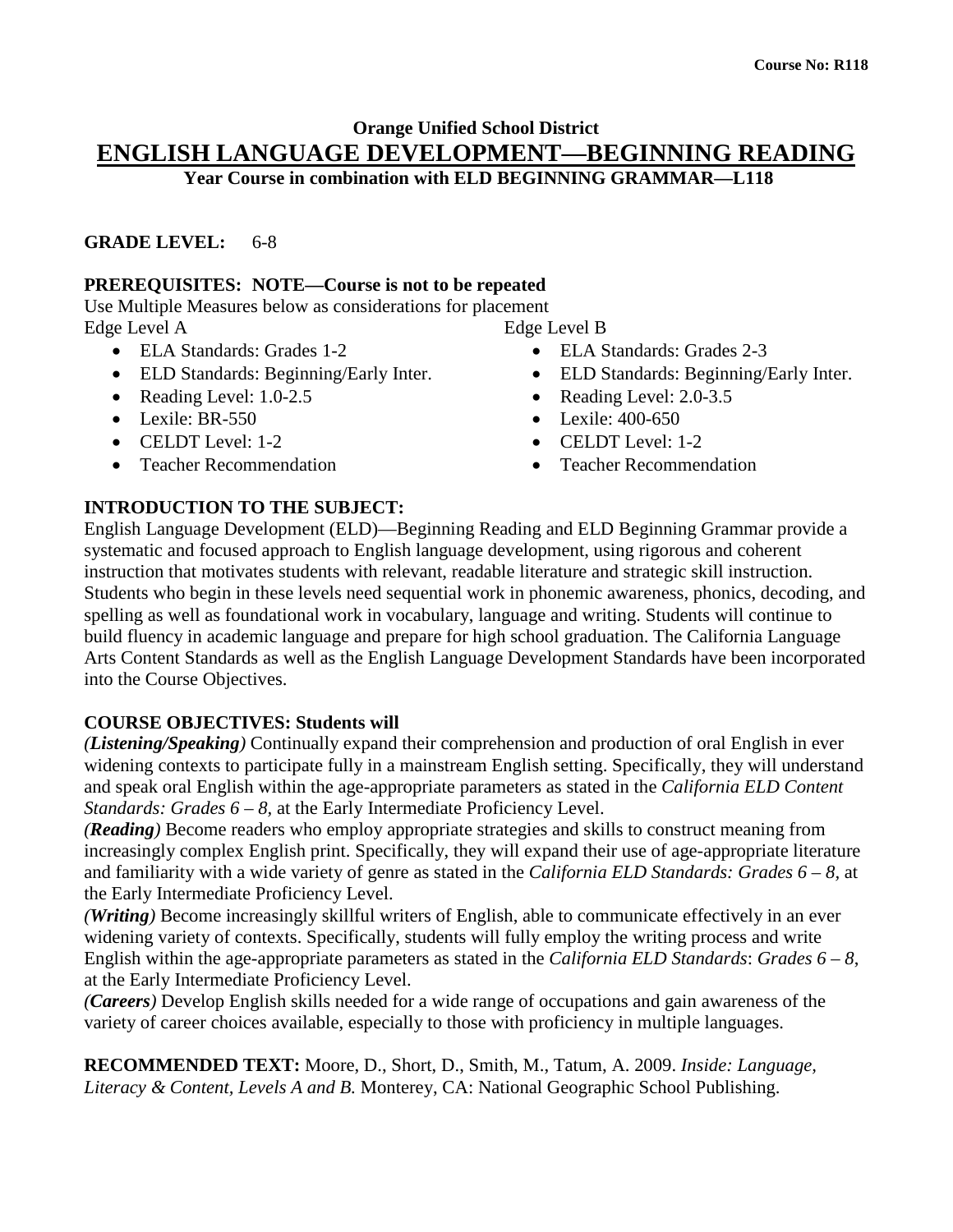English Language Development—Beginning Reading Page 2

#### **Support materials:**

**Teachers** 

- Teacher's Edition with Language & Fluency CDs
- Practice Book TE
- Grammar & Language Transparencies
- Sound/Spelling Cards
- Letter and Word Tiles
- Phonics & Decoding Transparencies
- Writing Transparencies
- Inside Phonics
- Assessment Handbook
- Teacher Website (insideng.com with key code 467433) *Teachers must use school email* Online lesson plans, TEs for Inside Library, Video Clips and Coaching Resources

#### Students

- Student Book: Reading and Language
- Practice Book
- Student Website (insideng.com)

### Library Books

#### Level A Level B

- o *A Year Without Rain*
- o *Explore!*
- o *Families*
- o *Friends Are Like That*
- o *Good News*
- o *I Make Pictures Move*
- o *Let's Dance*
- o *More Than a Meal*
- o *What Is It?*

# o *All Across America*

- o *Body Works*
- o *Crops*
- o *Power Out*
- o *Rachel Carson*
- o *Sunny and Moonshine*
- o *The Children We Remember*
- o *The Eagle and the Moon Gold*
- o *Who Was Martin Luther King, Jr.?*

#### Both Levels A and B

- o *Anansi Gives Wisdom to the World*
- o *Bring Me Three Gifts!*
- o *Can Turtle Fly?*
- o *Does a Candle Keep You Warm?*
- o *I am La Luna*
- o *Juan Bobo Goes Up and Down the Hill*
- o *Leave, Bees!*
- o *Mamo is Trading Again*
- o *Maria and the Baker's Bread* o *Mouse-Deer Must Be Quick!*
- o *Plain, White Salt*
- o *The Brother Who Gave Rice*
- o *The Frog Who Stirred the Cream*
- o *The Secret water*
- o *Who Needs Two Wings?*

# Supplemental Materials

*The following suggestions are based on materials approved by OUSD. Specific resources are limited to availability at each school site and teachers' preferences*. Grammar:

- *Grammar in Context English Yes!*
- Vocabulary:
	- *Test-Prep Vocabulary Basic Vocabulary Builder*
- Spelling:
	- Spell It Out

Greek/Latin Root Words:

• *English From The Roots* 

# Oxford Picture Dictionary

• *DVD/CD available from Language Assessment Center*

- o *The Best Match*
	-
	-
	-
	-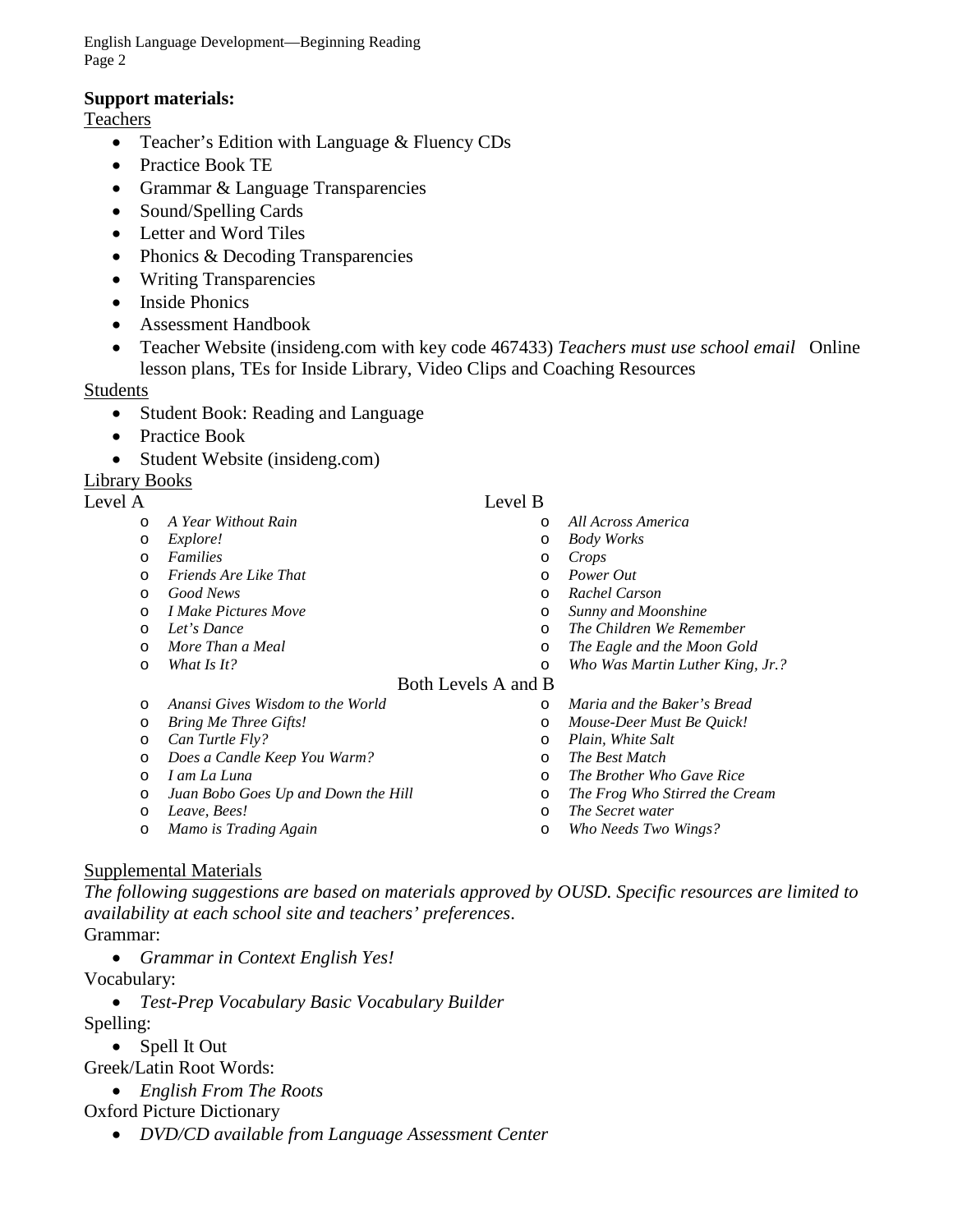# **COURSE OVERVIEW AND APPROXIMATE UNIT TIME ALLOTMENTS:**

### **FIRST TRIMESTER—INSIDE A**

|         |                                                 | <b>ELD Essential Standards</b>                     |                              |
|---------|-------------------------------------------------|----------------------------------------------------|------------------------------|
| Pacing  | <b>Instructional Unit</b>                       | <b>Connection to ELA Standards can be</b>          | <b>Required Assessments</b>  |
|         |                                                 | found in West Ed Document                          |                              |
|         | <b>CELDT</b> Preparation and                    | CELDT-all four domains                             | <b>CELDT</b>                 |
| 3 weeks | Unit 1: Glad to Meet You!                       | LANGUAGE & GRAMMAR                                 | <b>Placement Test</b>        |
|         | Unit Launch                                     | Vocabulary                                         | (District Requirement        |
|         | • Vocabulary                                    | • Personal Information                             | with Data Director if        |
|         | Viewing<br>$\bullet$                            | • Communication Words                              | student is new to            |
|         | <b>Learning Strategies</b>                      | <b>Language Functions</b>                          | curriculum)                  |
|         | <b>Critical Thinking</b>                        | Exchange Greetings & Good-byes<br>$\bullet$        | Teacher generated            |
|         | Language Development                            | Grammar                                            | tests/quizzes                |
|         | Good News (Realistic Fiction)                   | Pronouns<br>$\bullet$                              |                              |
|         | Language & Literacy                             | Present Tense Verbs (am, are, is)<br>$\bullet$     | <b>Unit 1 Test (District</b> |
|         | New at School (Realistic                        | Statements & Exclamations<br>$\bullet$             | <b>Requirement with</b>      |
|         | Fiction)                                        | <b>READING</b>                                     | Data Director)               |
|         | Language & Content                              | Phonics & Decoding                                 | Teacher                      |
|         | Many People to Meet (Photo                      | Short a<br>$\bullet$                               | Observation/Student          |
|         | Essay)                                          | Short o<br>$\bullet$                               | Participation                |
|         | <b>Writing Project</b>                          | Comprehension                                      | <b>Decodable Passages</b>    |
|         | Email                                           | $\bullet$<br>Sequence                              | <b>Reading Counts</b>        |
|         |                                                 | Writing                                            | Quizzes                      |
|         |                                                 | Email<br>$\bullet$                                 |                              |
|         |                                                 |                                                    | <b>Writing Rubrics</b>       |
|         | Unit 2: Set the Table                           | <b>LANGUAGE &amp; GRAMMAR</b>                      | Teacher generated            |
| 2 weeks | Unit Launch                                     | Vocabulary                                         | tests/quizzes                |
|         | • Vocabulary                                    | • Colors, Shapes, and Sizes                        |                              |
|         | Viewing<br>$\bullet$                            | $\bullet$ Foods                                    | <b>Unit 2 Test (District</b> |
|         | Learning Strategies                             | <b>Language Functions</b>                          | <b>Requirement with</b>      |
|         | <b>Critical Thinking</b><br>$\bullet$           | <b>Express Likes</b><br>$\bullet$                  | Data Director)               |
|         | Speaking<br>$\bullet$                           | Describe<br>$\bullet$                              | Teacher                      |
|         | Language Development                            | Grammar                                            | Observation/Student          |
|         | I Make Pictures Move! (Career<br>$\bullet$      | <b>Action Verbs</b><br>$\bullet$                   | Participation                |
|         | Sketch)                                         | <b>Negative Sentences</b><br>$\bullet$             |                              |
|         | Language & Literacy                             | <b>READING</b>                                     | <b>Decodable Passages</b>    |
|         | Something Good for Lunch<br>(Realistic Fiction) | Phonics & Decoding<br>Short i                      |                              |
|         | Language & Content                              |                                                    |                              |
|         | U.S. Tour of Food (Essay)                       | Short u, ch, and tch<br>$\bullet$<br>Comprehension |                              |
|         | <b>Writing Project</b>                          | Steps in a Process                                 |                              |
|         | How-To Card                                     | Writing                                            |                              |
|         |                                                 | How-To Card<br>$\bullet$                           |                              |
|         | Unit 3: On The Job                              | <b>LANGUAGE &amp; GRAMMAR</b>                      | Teacher generated            |
| 2 weeks | Unit Launch                                     | Vocabulary                                         | tests/quizzes                |
|         | • Vocabulary                                    | • Actions                                          |                              |
|         | Viewing<br>$\bullet$                            | <b>Tools and Careers</b>                           | Unit 3 Test                  |
|         | <b>Learning Strategies</b><br>$\bullet$         | <b>Language Functions</b>                          |                              |
|         | <b>Critical Thinking</b>                        | Give Information<br>$\bullet$                      | Teacher                      |
|         | Language Development                            | Ask and Answer Questions<br>$\bullet$              | Observation/Student          |
|         | What is It? (Fantasy)                           | Grammar                                            | Participation                |
|         |                                                 | <b>Present Tense Verbs</b><br>$\bullet$            |                              |
|         | Language & Literacy                             | Yes-or-No Questions<br>$\bullet$                   | Decodable Passages           |
|         | Let Ben Take It (Realistic                      | Who? What? Where? And When?<br>$\bullet$           |                              |
|         | Fiction)                                        | Questions                                          | <b>Units 1-3 Cumulative</b>  |
|         | Language & Content                              | <b>READING</b>                                     | <b>Test (District</b>        |
|         | Geologist: Rock Scientist                       | Phonics & Decoding                                 | <b>Requirement with</b>      |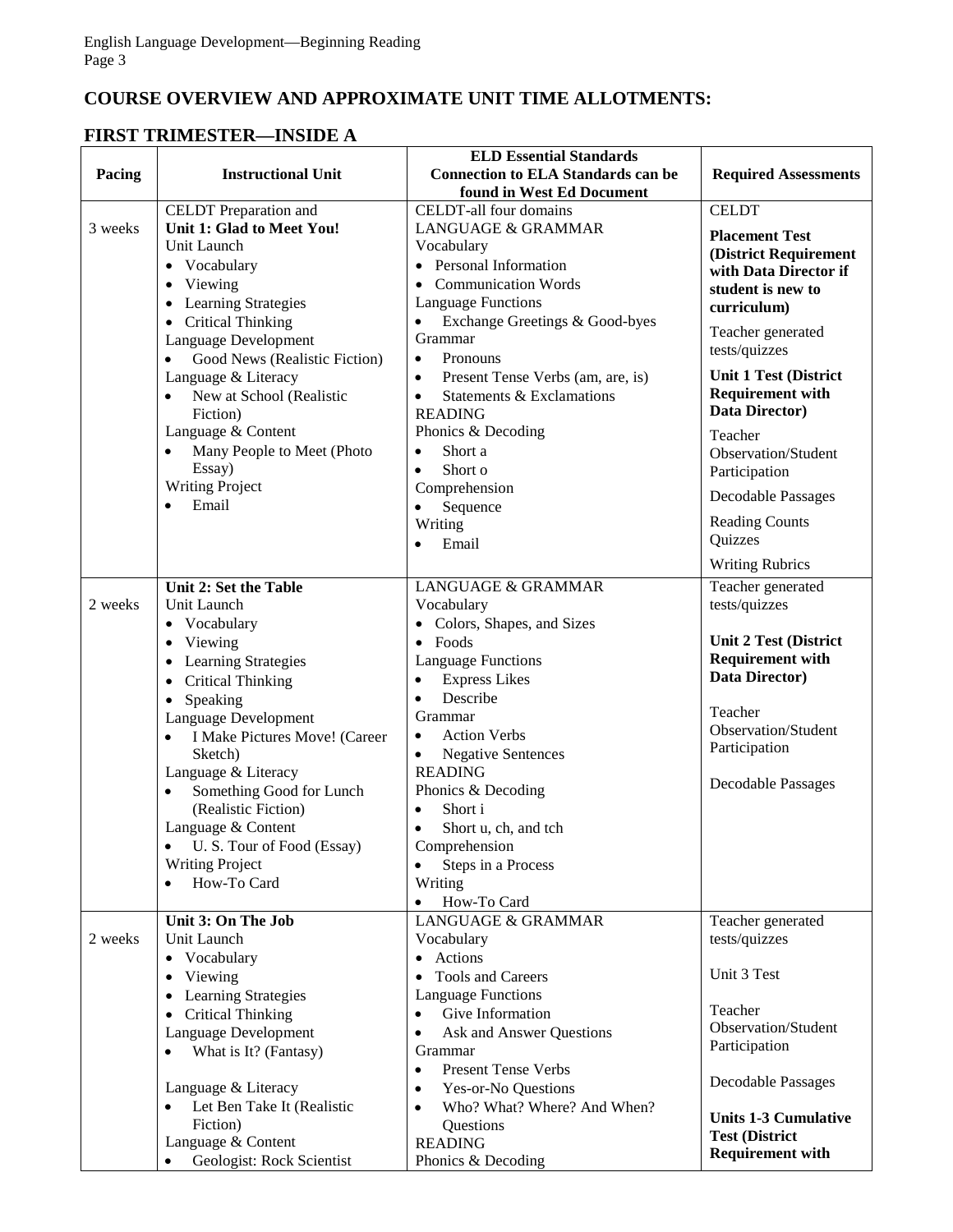|         | (Expository Text)                            | Short e<br>$\bullet$                                | Data Director)               |
|---------|----------------------------------------------|-----------------------------------------------------|------------------------------|
|         | <b>Writing Project</b>                       | Sh, ck, and Double Consonants<br>$\bullet$          |                              |
|         | Interview<br>$\bullet$                       | Comprehension                                       |                              |
|         |                                              | Details<br>$\bullet$                                |                              |
|         |                                              | Writing                                             |                              |
|         |                                              | Interview<br>$\bullet$                              |                              |
|         | <b>Unit 4: Numbers Count</b>                 | <b>LANGUAGE &amp; GRAMMAR</b>                       | Teacher generated            |
| 2 weeks | Unit Launch                                  | Vocabulary                                          | tests/quizzes                |
|         | • Vocabulary                                 | • Cardinal Numbers                                  |                              |
|         | Viewing<br>$\bullet$                         | • Ordinal Numbers                                   | <b>Unit 4 Test (District</b> |
|         | <b>Learning Strategies</b><br>$\bullet$      | <b>Language Functions</b>                           | <b>Requirement with</b>      |
|         | <b>Critical Thinking</b>                     | <b>Ask Questions</b><br>$\bullet$                   | Data Director)               |
|         | Language Development                         | Give Information<br>$\bullet$                       |                              |
|         | A Year Without Rain (historical<br>$\bullet$ | <b>Express Needs</b><br>$\bullet$                   | Teacher                      |
|         | Fiction)                                     | Grammar                                             | Observation/Student          |
|         | Language & Literacy                          | <b>Negative Sentences</b><br>$\bullet$              | Participation                |
|         | Rush! (Realistic Fiction)<br>$\bullet$       | Contractions with Not<br>$\bullet$                  |                              |
|         | Language & Content                           | <b>READING</b>                                      | Decodable Passages           |
|         | The Mighty Maya (Personal<br>$\bullet$       | Phonics & Decoding                                  |                              |
|         | Narrative)                                   | <b>Blends and Digraphs</b>                          |                              |
|         | <b>Writing Project</b>                       | Comprehension                                       |                              |
|         | <b>Fact Sheet</b><br>$\bullet$               | Problems and Solutions<br>$\bullet$                 |                              |
|         |                                              | Details<br>$\bullet$                                |                              |
|         |                                              | Writing                                             |                              |
|         |                                              | Fact Sheet<br>$\bullet$                             |                              |
|         | <b>Unit 5: City Sights</b>                   | <b>LANGUAGE &amp; GRAMMAR</b>                       | Teacher generated            |
| 2 weeks | Unit Launch                                  | Vocabulary                                          | tests/quizzes                |
|         | • Vocabulary                                 | • Location Words                                    |                              |
|         | Viewing<br>$\bullet$                         | • Neighborhood Words                                | Unit 5 Test (District        |
|         | <b>Learning Strategies</b><br>$\bullet$      | <b>Language Functions</b>                           | <b>Requirement with</b>      |
|         | <b>Critical Thinking</b><br>$\bullet$        | Ask for and Give Information<br>$\bullet$           | Data Director)               |
|         | Language Development                         | Grammar                                             |                              |
|         | More Than a Meal (Realistic<br>$\bullet$     | Regular Past Tense Verbs<br>$\bullet$               | Teacher                      |
|         | Fiction)                                     | Statements with there is and there are<br>$\bullet$ | Observation/Student          |
|         | Language & Literacy                          | Contractions<br>$\bullet$                           | Participation                |
|         | Meet Jo (Newspaper Article)<br>$\bullet$     | <b>READING</b>                                      | <b>Decodable Passages</b>    |
|         | Language & Content                           | Phonics & Decoding                                  |                              |
|         | San Francisco (Travel Article)               | Word Patterns and Multisyllabic Words<br>$\bullet$  |                              |
|         | <b>Writing Project</b>                       | Comprehension                                       |                              |
|         | Journal Page<br>$\bullet$                    | Details<br>$\bullet$                                |                              |
|         |                                              | Writing                                             |                              |
|         |                                              | Journal Page<br>$\bullet$                           |                              |

# **SECOND TRIMESTER** (Continue Level A)

|         | Unit 6: Welcome Home!                   | <b>LANGUAGE &amp; GRAMMAR</b>           | Teacher generated           |
|---------|-----------------------------------------|-----------------------------------------|-----------------------------|
| 2 weeks | Unit Launch                             | Vocabulary                              | tests/quizzes               |
|         | • Vocabulary                            | $\bullet$ Family                        |                             |
|         | • Viewing                               | • Rooms in a House                      | Unit 6 Test                 |
|         | <b>Learning Strategies</b><br>$\bullet$ | • Household Objects                     |                             |
|         | • Critical Thinking                     | <b>Language Functions</b>               | Teacher                     |
|         | • Speaking                              | Give Information                        | <b>Observation/Student</b>  |
|         | Language Development                    | Ask and Answer Questions                | Participation               |
|         | Families (Photo Essay)<br>$\bullet$     | Grammar                                 |                             |
|         | Language & Literacy                     | Present Tense Verbs (have and has)<br>٠ | Decodable Passages          |
|         | When We Came to Wisconsin<br>$\bullet$  | <b>Plural Nouns</b><br>$\bullet$        |                             |
|         | (Personal Narrative)                    | <b>READING</b>                          | <b>Units 4-6 Cumulative</b> |
|         | Language & Content                      | Phonics & Decoding                      | <b>Test (District)</b>      |
|         | The Family Reunion (Personal<br>٠       | Long Vowels $(a, i, o, u)$<br>$\bullet$ | <b>Requirement with</b>     |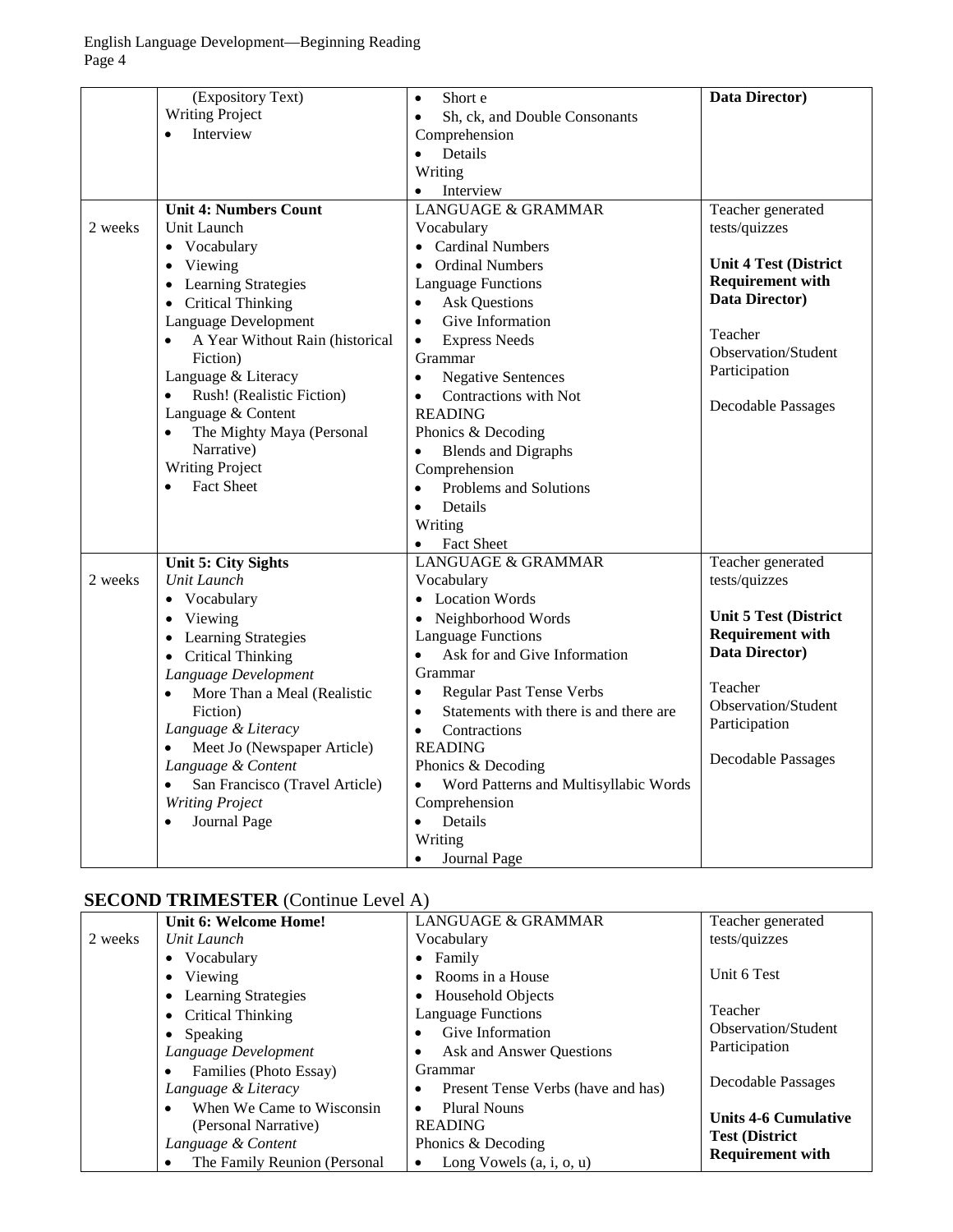|         | Narrative)                                                    | Comprehension                                                      | Data Director)               |
|---------|---------------------------------------------------------------|--------------------------------------------------------------------|------------------------------|
|         | <b>Writing Project</b>                                        | Main Idea and Details<br>$\bullet$                                 |                              |
|         | <b>Family Description</b><br>$\bullet$                        | Writing                                                            |                              |
|         |                                                               | <b>Family Description</b><br>$\bullet$                             |                              |
|         | <b>Unit 7: Pack Your Bags</b>                                 | <b>LANGUAGE &amp; GRAMMAR</b>                                      | Teacher generated            |
| 2 weeks | Unit Launch                                                   | Vocabulary                                                         | tests/quizzes                |
|         | Vocabulary<br>$\bullet$                                       | • Landforms and Transportation                                     |                              |
|         | Viewing<br>$\bullet$                                          | • Weather and Clothing                                             | <b>Unit 7 Test (District</b> |
|         | Learning Strategies<br>$\bullet$                              | <b>Language Functions</b>                                          | <b>Requirement with</b>      |
|         | <b>Critical Thinking</b><br>$\bullet$                         | Give and Carry Out Commands<br>$\bullet$                           | Data Director)               |
|         | Language Development                                          | <b>Describe Places</b><br>$\bullet$                                |                              |
|         | Explore! (Photo Essay)<br>$\bullet$                           | Give Information<br>$\bullet$                                      | Teacher                      |
|         | Language & Literacy                                           | Grammar                                                            | Observation/Student          |
|         | Explore a Wetland (Science<br>$\bullet$                       | Verbs: Can<br>$\bullet$                                            | Participation                |
|         | Article)                                                      |                                                                    |                              |
|         | Language & Content                                            | <b>Capitalization: Proper Nouns</b><br>$\bullet$<br><b>READING</b> | Decodable Passages           |
|         | $\bullet$                                                     | Phonics & Decoding                                                 |                              |
|         | The Water Planet (Expository                                  |                                                                    |                              |
|         | Nonfiction)                                                   | Long Vowels (ai, ay; ee, ea; oa, ow)<br>$\bullet$                  |                              |
|         | <b>Writing Project</b>                                        | Comprehension                                                      |                              |
|         | <b>Travel Guide</b><br>$\bullet$                              | Classify<br>$\bullet$                                              |                              |
|         |                                                               | Writing                                                            |                              |
|         |                                                               | <b>Travel Guide</b><br>$\bullet$                                   |                              |
|         | <b>Unit 8: Friend to Friend</b>                               | <b>LANGUAGE &amp; GRAMMAR</b>                                      | Teacher generated            |
| 2 weeks | Unit Launch                                                   | Vocabulary                                                         | tests/quizzes                |
|         | Vocabulary<br>$\bullet$                                       | • Feelings                                                         |                              |
|         | Viewing<br>$\bullet$                                          | <b>Language Functions</b>                                          | <b>Unit 8 Test (District</b> |
|         | Learning Strategies<br>$\bullet$                              | <b>Describe Actions</b><br>$\bullet$                               | <b>Requirement with</b>      |
|         | <b>Critical Thinking</b><br>$\bullet$                         | <b>Express Feelings</b><br>$\bullet$                               | Data Director)               |
|         | Speaking<br>$\bullet$                                         | Grammar                                                            |                              |
|         | Language Development                                          | Past Tense Verbs: Was and Were<br>$\bullet$                        | Teacher                      |
|         | Friends are Like That (Journal)<br>$\bullet$                  | <b>Negative Sentences</b><br>$\bullet$                             | Observation/Student          |
|         | Language & Literacy                                           | Contractions with Not<br>$\bullet$                                 | Participation                |
|         | Eva's Lesson (Realistic Fiction)<br>$\bullet$                 | Possessive Nouns<br>$\bullet$                                      |                              |
|         | Language & Content                                            | <b>READING</b>                                                     | Decodable Passages           |
|         | Hand in Hand (Magazine<br>$\bullet$                           | Phonics & Decoding                                                 |                              |
|         | Article)                                                      | Verb Ending (-ed)                                                  |                              |
|         | <b>Writing Project</b>                                        | Comprehension                                                      |                              |
|         | <b>Personal Narrative</b><br>$\bullet$                        | Cause and Effect<br>$\bullet$                                      |                              |
|         |                                                               | Sequence<br>$\bullet$                                              |                              |
|         |                                                               | Writing                                                            |                              |
|         |                                                               | <b>Personal Narrative</b><br>$\bullet$                             |                              |
|         | Unit 9: Let's Celebrate!                                      | <b>LANGUAGE &amp; GRAMMAR</b>                                      | Teacher generated            |
| 2 weeks | Unit Launch                                                   | Vocabulary                                                         | tests/quizzes                |
|         | Vocabulary<br>$\bullet$                                       | • Country Words                                                    |                              |
|         | Viewing<br>$\bullet$                                          | <b>Language Functions</b>                                          | Unit 9 Test                  |
|         | Learning Strategies                                           | Ask and Answer Questions<br>$\bullet$                              |                              |
|         | $\bullet$                                                     | Describe People                                                    | Teacher                      |
|         | <b>Critical Thinking</b><br>$\bullet$<br>Language Development | $\bullet$<br>Grammar                                               | Observation/Student          |
|         |                                                               | <b>Present Progressive Verbs</b><br>٠                              | Participation                |
|         | Let's Dance! (Photo Essay)<br>$\bullet$                       | Phrases with like to and Want to                                   |                              |
|         | Language & Literacy                                           | $\bullet$                                                          | <b>Decodable Passages</b>    |
|         | Dance to Celebrate!<br>$\bullet$                              | <b>READING</b>                                                     |                              |
|         | (Informational Text)                                          | Phonics & Decoding                                                 | <b>Units 7-9 Cumulative</b>  |
|         | Language & Content                                            | Verb Ending (-ing)                                                 | <b>Test (District</b>        |
|         | Kite Festival (Magazine Article)<br>$\bullet$                 | Comprehension                                                      | <b>Requirement with</b>      |
|         | <b>Writing Project</b>                                        | Classify<br>$\bullet$                                              | Data Director)               |
|         | <b>Blog</b><br>$\bullet$                                      | Writing                                                            |                              |
|         |                                                               | <b>Blog</b>                                                        |                              |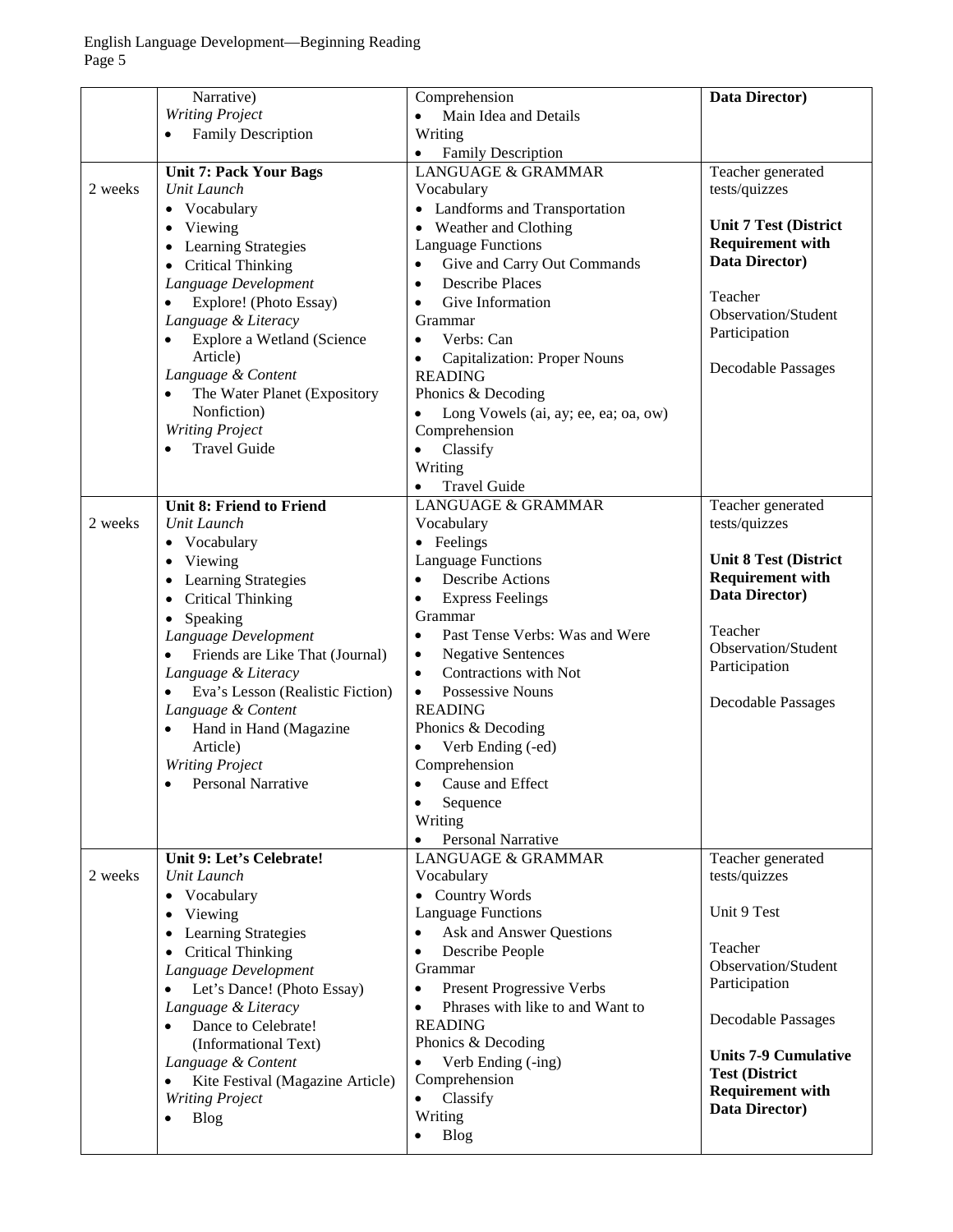English Language Development—Beginning Reading Page 6

| Continue with Level B |  |  |
|-----------------------|--|--|
|-----------------------|--|--|

| <b>Unit 1 Test (District</b> |
|------------------------------|
|                              |
|                              |
|                              |
|                              |
| <b>Requirement with</b>      |
|                              |
|                              |
|                              |
| <b>Observation/Student</b>   |
|                              |
|                              |
| <b>Decodable Passages</b>    |
|                              |
|                              |
|                              |
|                              |
|                              |
|                              |
|                              |
| <b>Unit 2 Test (District</b> |
| <b>Requirement with</b>      |
|                              |
|                              |
|                              |
| <b>Observation/Student</b>   |
|                              |
|                              |
| Decodable Passages           |
|                              |
|                              |
|                              |
|                              |
|                              |
|                              |
|                              |

#### **THIRD TRIMESTER**

|         | <b>Unit 3: Our Living Planet</b>   | LANGUAGE & GRAMMAR                 | Teacher generated           |
|---------|------------------------------------|------------------------------------|-----------------------------|
| 2 weeks | Unit Launch                        | Vocabulary                         | tests/quizzes               |
|         | • Vocabulary                       | • Opinion Words                    |                             |
|         | Viewing                            | Animals<br>٠                       | Unit 3 Test                 |
|         | <b>Learning Strategies</b>         | <b>Plants and Habitats</b><br>٠    |                             |
|         | Critical Thinking                  | Language Functions                 | Teacher                     |
|         | Language Development               | Give Your Opinion<br>٠             | Observation/Student         |
|         | Rachel Carson (Biography)          | <b>Describe Places</b><br>٠        | Participation               |
|         | Language & Literacy                | Make a Suggestion<br>٠             |                             |
|         | Animals in the Wild (Science)<br>٠ | Grammar                            | <b>Decodable Passages</b>   |
|         | Article)                           | Sensory Adjectives                 | <b>Units 1-3 Cumulative</b> |
|         | Language & Content                 | <b>READING</b>                     | <b>Test (District</b>       |
|         | Animal Ecosystems (Science)<br>٠   | Phonics & Decoding                 | <b>Requirement with</b>     |
|         | Essay)                             | R-controlled Syllable Types        | Data Director)              |
|         | <b>Writing Project</b>             | Comprehension                      |                             |
|         | Fact and Opinion Article<br>٠      | Details<br>٠                       |                             |
|         |                                    | Main Idea and Details<br>$\bullet$ |                             |
|         |                                    | Writing                            |                             |
|         |                                    | Fact and Opinion Article           |                             |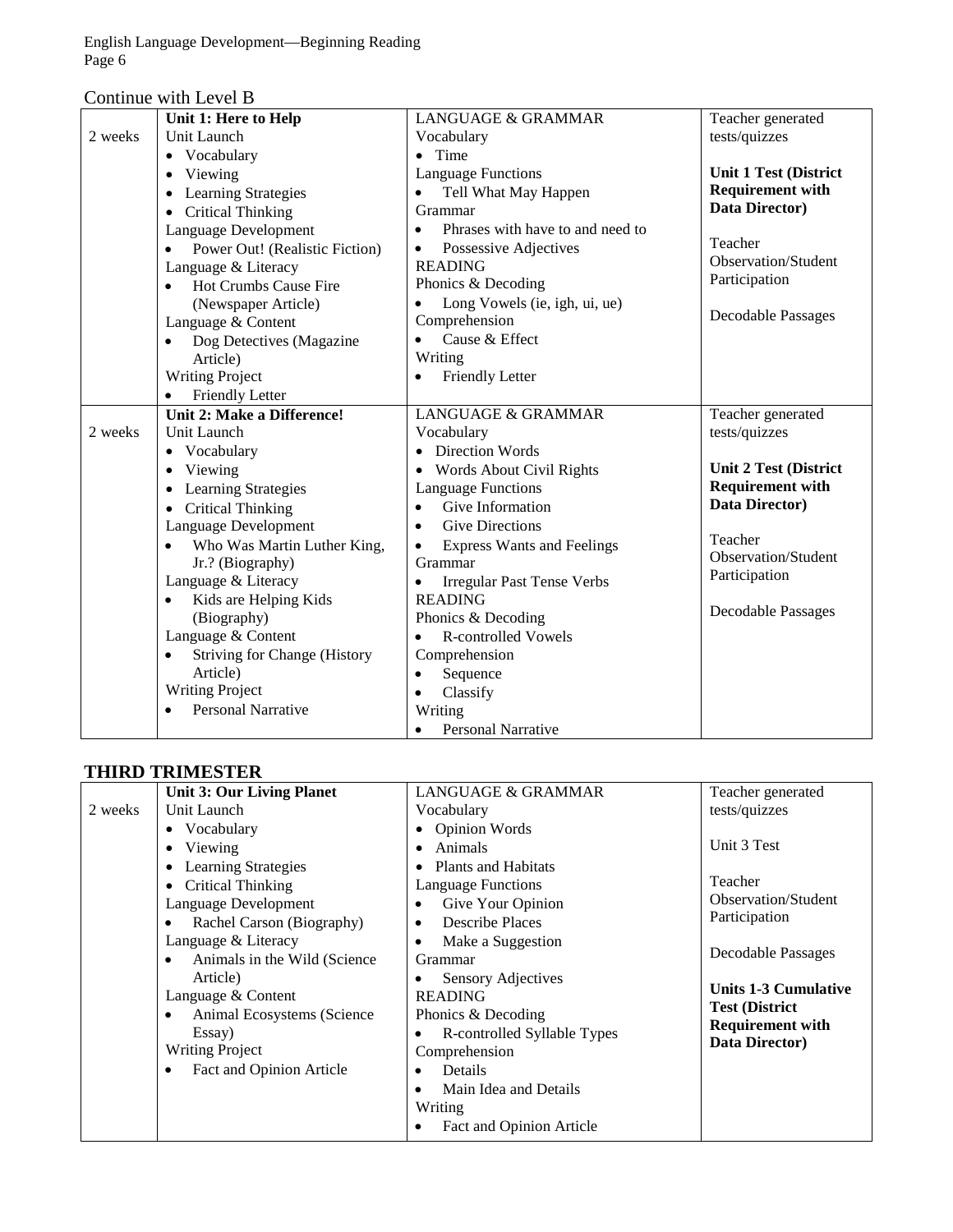|         | <b>Unit 4: Past and Present</b>                  | <b>LANGUAGE &amp; GRAMMAR</b>              | Teacher generated            |
|---------|--------------------------------------------------|--------------------------------------------|------------------------------|
| 2 weeks | Unit Launch                                      | Vocabulary                                 | tests/quizzes                |
|         | • Vocabulary                                     | • History and Historical Records           |                              |
|         | Viewing<br>$\bullet$                             | <b>Language Functions</b>                  | <b>Unit 4 Test (District</b> |
|         | <b>Learning Strategies</b><br>$\bullet$          | Have a Discussion<br>$\bullet$             | <b>Requirement with</b>      |
|         | <b>Critical Thinking</b><br>$\bullet$            | Make Comparisons<br>$\bullet$              | Data Director)               |
|         | Language Development                             | Grammar                                    |                              |
|         | The Children We Remember                         | <b>Nouns</b><br>$\bullet$                  | Teacher                      |
|         | (Historical Account)                             | Present and Past Tense Verbs<br>$\bullet$  | Observation/Student          |
|         | Language & Literacy                              | <b>Object Pronouns</b><br>$\bullet$        | Participation                |
|         | Kidworks for Peace (Web Page:<br>$\bullet$       | <b>READING</b>                             |                              |
|         | Chat Room)                                       | Phonics & Decoding                         | <b>Decodable Passages</b>    |
|         | Language & Content                               | Words with y<br>$\bullet$                  |                              |
|         | Our Government (Informational<br>$\bullet$       | Comprehension                              |                              |
|         | Text)                                            | Comparisons<br>$\bullet$                   |                              |
|         | <b>Writing Project</b>                           | Writing                                    |                              |
|         | <b>Comparison Paragraph</b><br>$\bullet$         | <b>Comparison Paragraph</b><br>$\bullet$   |                              |
|         | <b>Unit 5: Tell Me More</b>                      | <b>LANGUAGE &amp; GRAMMAR</b>              | Teacher generated            |
| 2 weeks | Unit Launch                                      | Vocabulary                                 | tests/quizzes                |
|         | Vocabulary                                       | <b>Story Elements</b><br>$\bullet$         |                              |
|         | Viewing<br>$\bullet$                             | Opposites<br>$\bullet$                     | <b>Unit 5 Test (District</b> |
|         |                                                  | • Phrases for Times and Places             | <b>Requirement with</b>      |
|         | Speaking<br>$\bullet$                            |                                            | Data Director)               |
|         | <b>Learning Strategies</b><br>$\bullet$          | <b>Language Functions</b>                  |                              |
|         | <b>Critical Thinking</b><br>$\bullet$            | Ask for and Give Advice<br>$\bullet$       | Teacher                      |
|         | Language Development                             | Ask for and Accept a Favor<br>$\bullet$    | Observation/Student          |
|         | The Eagle and the Moon Gold<br>$\bullet$         | <b>Describe Actions</b><br>$\bullet$       | Participation                |
|         | (Fable)                                          | Grammar                                    |                              |
|         | Language & Literacy                              | Commands<br>$\bullet$                      | Decodable Passages           |
|         | A Chill in the Air (Realistic<br>$\bullet$       | <b>Prepositional Phrases</b><br>$\bullet$  |                              |
|         | Fiction)                                         | <b>READING</b>                             |                              |
|         | Language & Content                               | Phonics & Decoding                         |                              |
|         | <b>Stories From Greece (Feature</b><br>$\bullet$ | Diphthongs and Variant Vowels<br>$\bullet$ |                              |
|         | Article)                                         | Comprehension                              |                              |
|         | <b>Writing Project</b>                           | <b>Character Traits</b><br>$\bullet$       |                              |
|         | New Story Ending<br>$\bullet$                    | <b>Story Elements</b><br>$\bullet$         |                              |
|         |                                                  | Writing                                    |                              |
|         |                                                  | New Story Ending<br>$\bullet$              |                              |
|         | <b>Unit 6: Personal Best</b>                     | LANGUAGE & GRAMMAR                         | Teacher generated            |
| 2 weeks | Unit Launch                                      | Vocabulary                                 | tests/quizzes                |
|         | Vocabulary<br>$\bullet$                          | The Body<br>$\bullet$                      |                              |
|         | Viewing<br>$\bullet$                             | Sports<br>$\bullet$                        | Unit 6 Test                  |
|         | Learning Strategies<br>$\bullet$                 | <b>Language Functions</b>                  |                              |
|         | <b>Research Skills</b><br>$\bullet$              | Ask for and Give Information<br>$\bullet$  | Teacher                      |
|         | <b>Critical Thinking</b><br>$\bullet$            | <b>Express Thanks</b><br>$\bullet$         | Observation/Student          |
|         | Language Development                             | Grammar                                    | Participation                |
|         | <b>Body Works (Science Essay)</b><br>$\bullet$   | <b>Present Tense Verbs</b><br>$\bullet$    |                              |
|         | Language & Literacy                              | Pronouns<br>$\bullet$                      | <b>Decodable Passages</b>    |
|         | Summer Games Are a Big Hit<br>$\bullet$          | <b>READING</b>                             | <b>Units 4-6 Cumulative</b>  |
|         | (Newspaper Article)                              | Phonics & Decoding                         | <b>Test (District</b>        |
|         | Language & Content                               | Variant Vowels and Consonants<br>$\bullet$ | <b>Requirement with</b>      |
|         | Action Shots (Article)<br>$\bullet$              | Comprehension                              | Data Director)               |
|         | <b>Writing Project</b>                           | Main Idea and Details<br>$\bullet$         |                              |
|         | Procedure<br>$\bullet$                           | Sequence<br>$\bullet$                      |                              |
|         |                                                  | Writing                                    |                              |
|         |                                                  | Procedure                                  |                              |